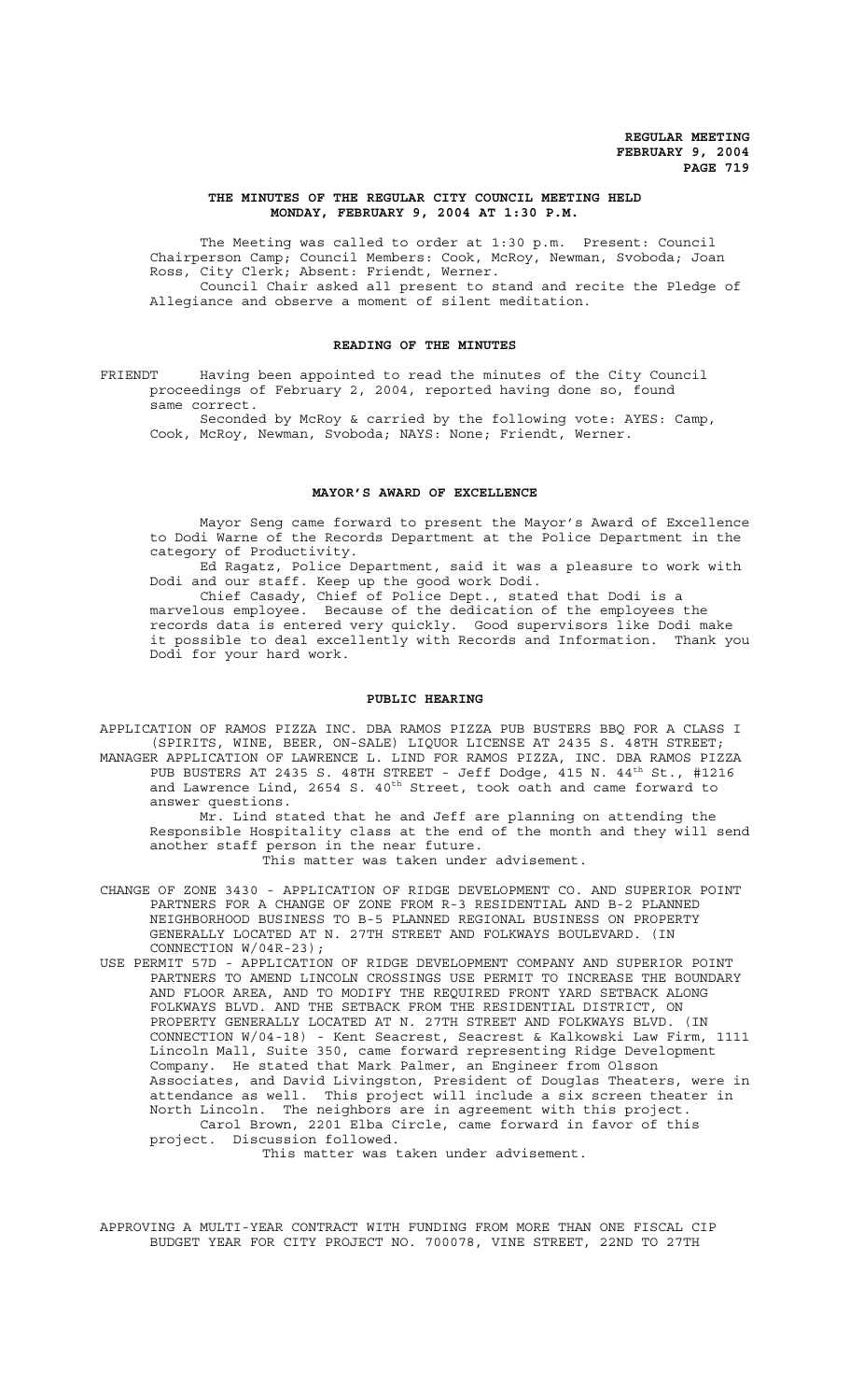> STREETS -Mike Morosin, 2055 S Street came forward in support of this project.

> > This matter was taken under advisement.

## **MISCELLANEOUS BUSINESS**

Mike Morosin, 2055 S St., came forward to ask Council Member McRoy to find out where exactly the proposed NRD waterway project is going to be and where the new Malone Community Center is going to be located. He, also, wanted to know if the Malone Manor was going to purchase the old Malone Center.

This matter was taken under advisement.

Glen Cekal, 1420 C St. came forward to express his concern of the older neighborhoods. He feels it's a quality of life issue. This matter was taken under advisement.

# **\*\* END OF PUBLIC HEARING \*\***

# **COUNCIL ACTION**

## **LIQUOR RESOLUTIONS**

APPLICATION OF RAMOS PIZZA INC. DBA RAMOS PIZZA PUB BUSTERS BBQ FOR A CLASS I (SPIRITS, WINE, BEER, ON-SALE) LIQUOR LICENSE AT 2435 S. 48TH STREET - - CLERK read the following resolution, introduced by Ken Svoboda, who moved its adoption for approval:

A-82570 BE IT RESOLVED by the City Council of the City of Lincoln, Nebraska:

That after hearing duly had as required by law, consideration of the facts of this application, the Nebraska Liquor Control Act, and the pertinent City ordinances, the City Council recommends that the application of Ramos Pizza Inc. dba Ramos Pizza Pub Busters BBQ for a Class "I" liquor license at 2435 S. 48th Street, Lincoln, Nebraska, for the license period ending April 30, 2004, be approved with the condition that the premise complies in every respect with all city and state regulations. The City Clerk is directed to transmit a copy of this resolution to the Nebraska Liquor Control Commission.

Introduced by Ken Svoboda Seconded by Cook & carried by the following vote: AYES: Camp, Cook, McRoy, Newman, Svoboda; NAYS: None; ABSENT: Friendt, Werner.

MANAGER APPLICATION OF LAWRENCE L. LIND FOR RAMOS PIZZA, INC. DBA RAMOS PIZZA PUB BUSTERS AT 2435 S. 48TH STREET - - CLERK read the following resolution, introduced by Ken Svoboda, who moved its adoption for approval:<br><u>A-82571</u> WHE

WHEREAS, Ramos Pizza Inc. dba Ramos Pizza Pub Busters BBQ located at 2435 S. 48th Street, Lincoln, Nebraska has been approved for a Retail Class "I" liquor license, and now requests that Lawrence L. Lind be named manager;

WHEREAS, Lawrence L. Lind appears to be a fit and proper person to manage said business.

NOW, THEREFORE, BE IT RESOLVED by the City Council of the City of Lincoln, Nebraska:

That after hearing duly had as required by law, consideration of the facts of this application, the Nebraska Liquor Control Act, and the pertinent City ordinances, the City Council recommends that Lawrence L. Lind be approved as manager of this business for said licensee. The City Clerk is directed to transmit a copy of this resolution to the Nebraska Liquor Control Commission.

Introduced by Ken Svoboda Seconded by Svoboda & carried by the following vote: AYES: Camp, Cook, McRoy, Newman, Svoboda; NAYS: None; ABSENT: Friendt, Werner.

APPLICATION OF R FOX, INC. DBA RED FOX STEAK HOUSE TO EXPAND THEIR EXISTING CLASS I (SPIRITS, WINE, BEER, ON-SALE) LIQUOR LICENSE BY THE ADDITION OF AN INSIDE AREA MEASURING 33 FEET BY 40 FEET AND AN OUTSIDE AREA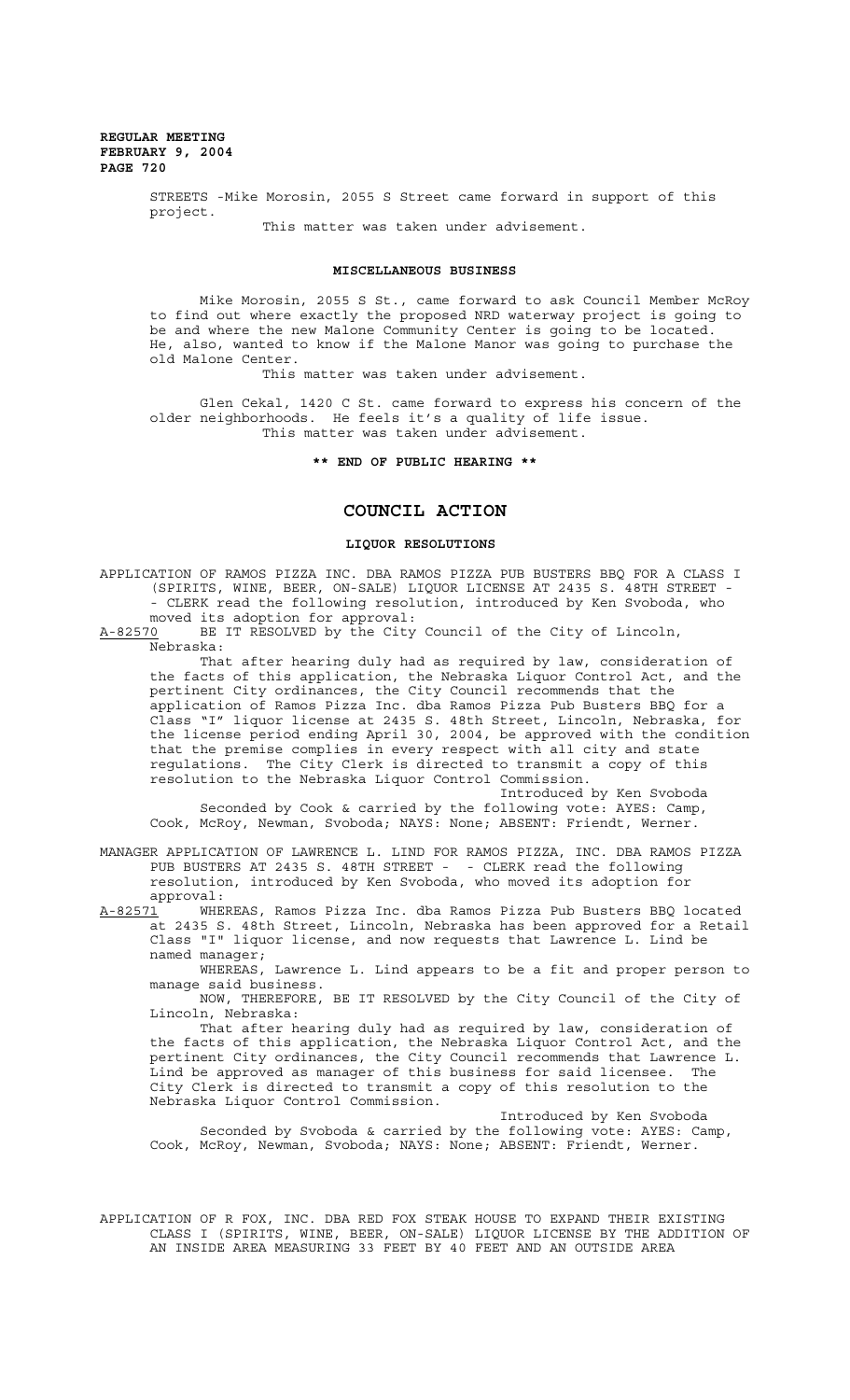MEASURING 30 FEET BY 50 FEET AT 1339 WEST O STREET - - CLERK read the following resolution, introduced by Ken Svoboda, who moved its adoption for approval:

A-82572 BE IT RESOLVED by the City Council of the City of Lincoln, Nebraska:

That after hearing duly had as required by law, consideration of the facts of this application, the Nebraska Liquor Control Act, and the pertinent City ordinances, the City Council recommends that the application of R Fox, Inc. dba Red Fox Steak House to expand its licensed premises by the addition of an inside area measuring 33 feet by 40 feet and an outside area measuring 30 feet by 50 feet to the presently licensed premises located at 1339 West O Street, Lincoln, Nebraska, be approved with the condition that the premise complies in every respect with all City and State regulations. BE IT FURTHER RESOLVED that the City Clerk is directed to transmit

a copy of this resolution to the Nebraska Liquor Control Commission. Introduced by Ken Svoboda

Seconded by Cook & carried by the following vote: AYES: Camp, Cook, McRoy, Newman, Svoboda; NAYS: None; ABSENT: Friendt, Werner.

## **ORDINANCES - 2ND READING**

- CHANGE OF ZONE 3430 APPLICATION OF RIDGE DEVELOPMENT CO. AND SUPERIOR POINT PARTNERS FOR A CHANGE OF ZONE FROM R-3 RESIDENTIAL AND B-2 PLANNED NEIGHBORHOOD BUSINESS TO B-5 PLANNED REGIONAL BUSINESS ON PROPERTY GENERALLY LOCATED AT N. 27TH STREET AND FOLKWAYS BOULEVARD (In connection w/04R-23) - CLERK read an ordinance, introduced by Terry Werner, amending the Lincoln Zoning District Maps attached to and made a part of Title 27 of the Lincoln Municipal Code, as provided by Section 27.05.020 of the Lincoln Municipal Code, by changing the boundaries of the districts established and shown thereon, the second time.
- STREET AND ALLEY VACATION 03016 VACATING ALL OF TELLURIDE CIRCLE GENERALLY LOCATED ONE BLOCK SOUTH OF FLETCHER AVENUE AND ONE BLOCK WEST OF NORTH 27TH STREET - CLERK read an ordinance, introduced by Terry Werner, vacating all of Telluride Circle, generally located one block south of Fletcher Avenue and one block west of N. 27<sup>th</sup> Street, and retaining title thereto in the City of Lincoln, Lancaster County, Nebraska, the second time.

#### **RESOLUTIONS**

APPROVING A MULTI-YEAR CONTRACT WITH FUNDING FROM MORE THAN ONE FISCAL CIP BUDGET YEAR FOR CITY PROJECT NO. 700078, VINE STREET, 22ND TO 27TH STREETS - CLERK read the following resolution, introduced by Jonathan Cook, who moved its adoption:

A-82573 WHEREAS, the Public Works & Utilities Department has identified City Project No. 700078, Vine Street, 22nd to 27th Streets, as a street improvement project in the public best interest to improve safety, capacity, and aesthetics; and

WHEREAS, the current fiscal year has identified \$784,900 of CIP funds for the project and the remaining funding in the amount of \$2,627,600 will be available in the fiscal year 2004-2005 C.I.P. budget; and

WHEREAS, construction of this project is tied to the bid for construction of the Antelope Valley Vine Street Bridge project in order to coordinate traffic, both vehicular and pedestrian, with construction of both projects; and

WHEREAS, construction of this project is also tied to the rehabilitation of water main and pavement in the 27th and Vine Street intersection; and

WHEREAS, Public Works & Utilities believes it is in the public's best interest to coordinate the construction of these projects in this manner and match the funding appropriations to the cash outlay; and

WHEREAS, Article VII, Section 3 of the Charter of the City of Lincoln provides that no contract involving the expenditure of money from appropriations of more than one year, other than appropriations of borrowed money, shall be valid unless approved by ordinance or resolution of the City Council.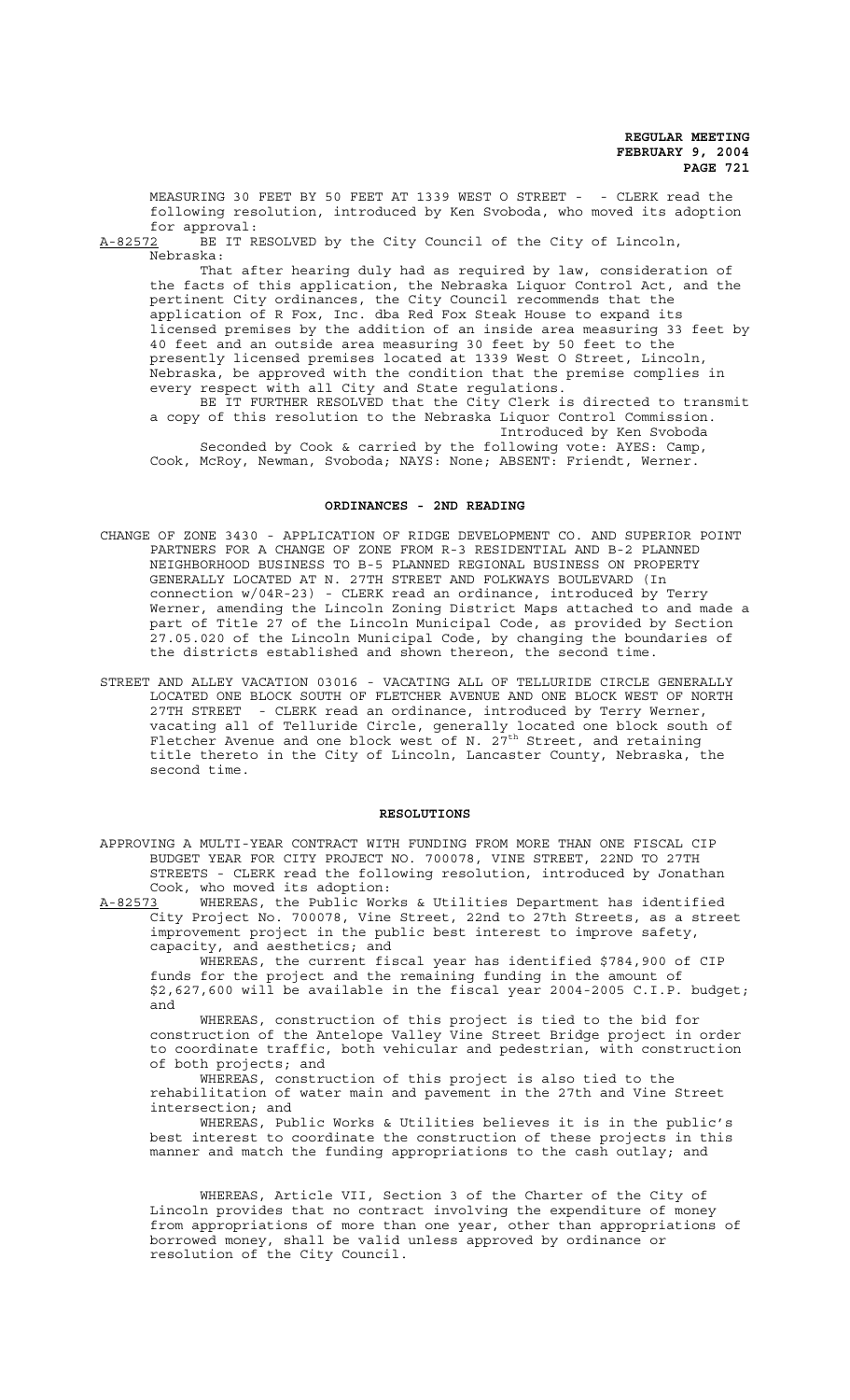> NOW, THEREFORE, BE IT RESOLVED by the City Council of the City of Lincoln, Nebraska:

That the Mayor is authorized to execute a contract or contracts between the City of Lincoln, Nebraska and the lowest responsible bidder or bidders for the City Project 700078, Vine Street, 22nd Street to 27th Street, to be paid from fiscal years 2003-2004 and 2004-2005.

Introduced by Jonathan Cook Seconded by Svoboda & carried by the following vote: AYES: Camp, Cook, McRoy, Newman, Svoboda; NAYS: None; ABSENT: Friendt, Werner.

AUTHORIZING THE USE OF THE PUBLIC RIGHT-OF-WAY FOR INSTALLATION OF A 3" CONDUIT FOR FIBER OPTIC CABLE AND COPPER WIRE FOR CONNECTING TELECOMMUNICATION AND NETWORK DATA BETWEEN TMI PROPERTY AT 421 S. 9TH STREET AND 830 L STREET, AND RESCINDING RESOLUTION NO. A-82476 -CLERK read the following resolution, introduced by Jonathan Cook, who moved its adoption:

A-82574 WHEREAS, Technical Management, Inc. has submitted an application for a permit to use the public right-of-way between 421 S. 9th Street and 830 L Street for the installation of a 3" conduit for fiber optic cable to provide telecommunication and network data connections between the tow properties; and

WHEREAS, said applicant has submitted a letter of application with a site plan which are attached hereto, marked as Exhibit "A" and Exhibit "B" respectively, and made a part of this resolution by reference, to use the public right-of-way as detailed in Exhibit B; and

WHEREAS, this resolution is prepared in part for settling compensation issues related to Resolution A-82476; and

WHEREAS, said applicant has complied with all of the provisions of Chapter 14.53 of the Lincoln Municipal Code pertaining to such use. NOW, THEREFORE, BE IT RESOLVED by the City Council of the City of Lincoln, Nebraska:

That the aforesaid application of Technical Management, Inc. hereinafter referred to as "Permittee," to use the public right-of-way related to Res. No. A-82476 between 421 S. 9th Street and 830 L Street, crossing underneath Capitol Parkway as shown on Exhibit "B for the purpose of installing fiber optic cable and copper wire inside the conduit be granted as a privilege only by virtue of and subject to strict compliance with the site plans, the letter of application, and the following terms and conditions, to wit:

1. That the permission herein granted is subject to all the terms and conditions of Chapter 14.53 of the Lincoln Municipal Code including those provisions relating to the posting of a continuing bond in the amount of \$5,000 and the filing of a certificate of insurance evidencing a commercial or comprehensive general liability policy, or an acceptable substitute policy form, with a minimum combined single limit of \$500,000 aggregate for any one occurrence and naming the City as additional insured.

2. The work shall be constructed in accordance with plans and specifications approved by the Department of Public Works and Utilities. The facilities, where they are underground, shall be laid to a minimum depth of 3½ feet from the top of the cable to the surface of the ground. All land surfaces and all pavement shall be restored to their original condition after the work is completed on each segment of the project. "As built" drawings shall be furnished to the City by the Permittee to show the precise locations, depths, and nature of all materials installed in accordance with the permit. The City shall have the right at any time when, in its judgment, it becomes necessary or advisable to require a change of location of said facilities as a matter of safety, or on account of change of grade, resurfacing, repair, reconstruction of any street, alley, sidewalk, or other public ground, or the construction of any structure thereon, or for any other reason, all of which shall be done at the cost and expense of the Permittee in a good and workmanlike manner.<br> $\frac{3}{3}$ .

The Permittee shall pay to the City an annual rental for the use and occupancy of the space beneath said public street occupied by such use which rental is currently \$1.00 per lineal foot of space occupied underneath the public street, alley, sidewalk, or other public ground. Such rental is based upon the number of conduits being placed within the right-of-way. The term of the right herein provided to Technical Management, Inc. to use the City's right-of-way shall expire on the earlier to occur of: a) one year from the date of this resolution; or b) after the City's adoption of a new telecommunications ordinance regulating access to the City's right-of-way. In the event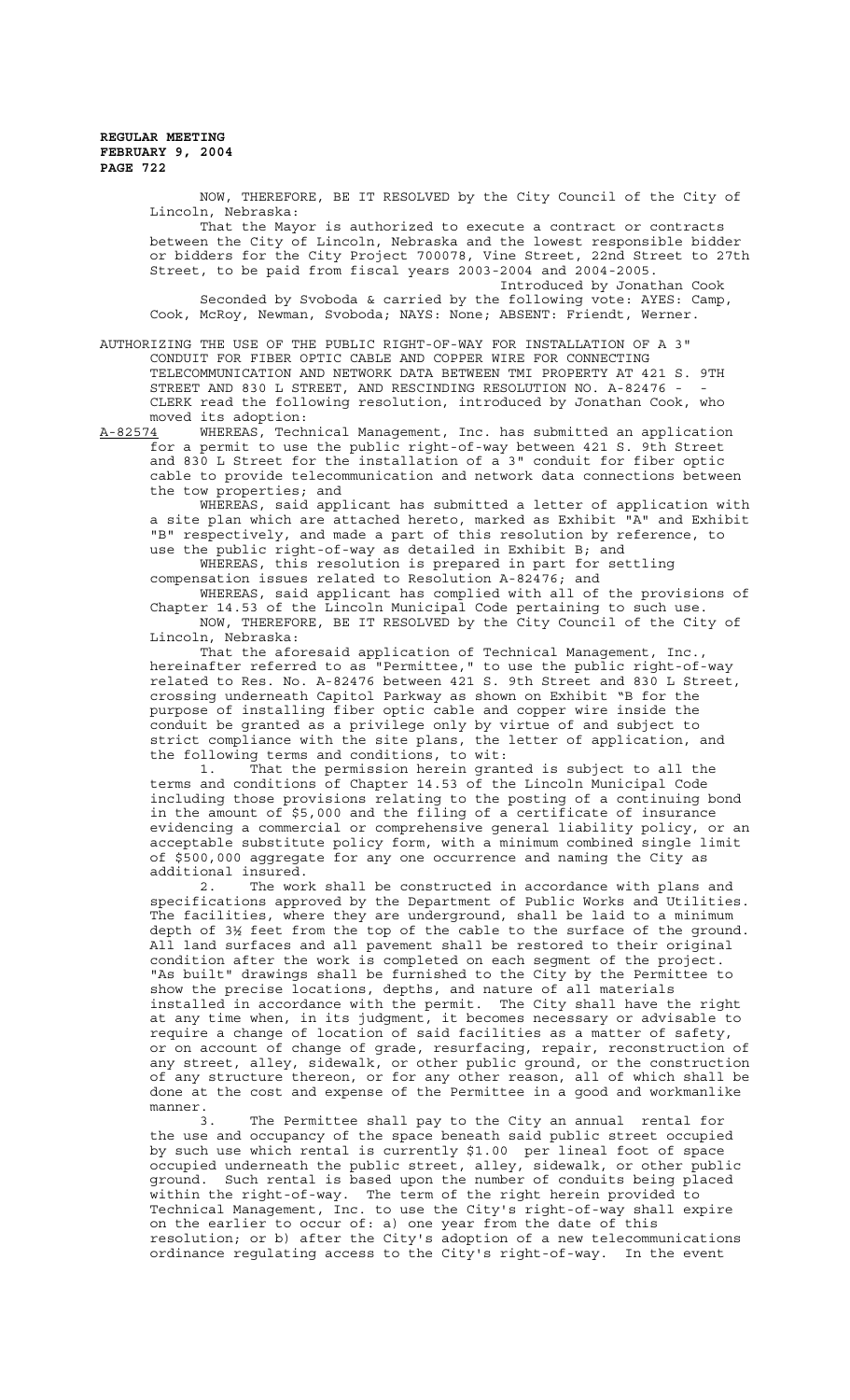that the ordinance is not enacted within one year from the date of this resolution, the parties agree to negotiate in good faith a renewal hereto based upon terms mutually agreeable to both parties in conformity with the applicable law then and there existing.

All payments shall be made to the City Treasurer and shall be due and payable on the 1st day of October of each year; provided, however, the amount of the initial payment shall be prorated from the date of approval of this permit to the 1st day of October, 1999 and payment shall be due and payable on October 1st thereafter. In the event that the new telecommunications ordinance is enacted within one year from the date of this resolution, the City shall pro-rate the portion of the fees remaining from the one year term and apply them to any fees payable under the ordinance if the ordinance.

Any such rent shall become delinquent on the 1st day of December of each year and such delinquent rent shall bear interest at the rate of 1% per month until paid and if such rent is not paid for six months or more after such delinquent date, a penalty of 5% shall be added thereto in addition to said interest.

4. The use of the public way herein granted and the terms and conditions of this resolution shall be binding and obligatory upon the above-named Permittee, its successors and assigns.

5. Any additions, changes, modifications, amendments of the uses permitted herein shall require a new permit or other authorization.

6. That within 30 days from the adoption of this resolution, and before commencing any construction under the provisions hereof, the above-named Permittee shall file an unqualified written acceptance of all the terms and conditions of this resolution with the City Clerk. Failure to do so will be considered a rejection hereof and all privileges and authorities hereunder granted shall thereupon terminate.

The Permittee shall, within thirty days after written demand, reimburse the City for all direct and indirect costs and expenses, as provided in Section 14.53.070, in connection with the issuance and review of this permit.

7. The Permittee acknowledges that the City is currently in the process of considering and developing a telecommunications ordinance that will define the procedures and fees for access to the City's rightof-way. Permittee acknowledges that its operations shall become subject to the provisions of that ordinance when it is adopted. This permit is in no way intended to provide Permittee any grandfather rights or exclusion from the provisions of such subsequent ordinance.

8. Resolution No. A-82476, adopted by the City Council on November 24, 2003, is hereby rescinded and replaced in its entirety by the provisions of this Resolution.

Introduced by Jonathan Cook Seconded by Svoboda & carried by the following vote: AYES: Camp, Cook, McRoy, Newman, Svoboda; NAYS: None; ABSENT: Friendt, Werner.

USE PERMIT 57D - APPLICATION OF RIDGE DEVELOPMENT COMPANY AND SUPERIOR POINT PARTNERS TO AMEND LINCOLN CROSSINGS USE PERMIT TO INCREASE THE BOUNDARY AND FLOOR AREA, AND TO MODIFY THE REQUIRED FRONT YARD SETBACK ALONG FOLKWAYS BLVD. AND THE SETBACK FROM THE RESIDENTIAL DISTRICT, ON PROPERTY GENERALLY LOCATED AT N. 27TH STREET AND FOLKWAYS BLVD. (IN CONNECTION W/04-18)- PRIOR to reading:

COOK Moved to delay action on Bill No. 04R-23 for one week to 2/23/04. Seconded by Svoboda & carried by the following vote: AYES: Camp, Cook, McRoy, Newman, Svoboda; NAYS: None; ABSENT: Friendt, Werner.

REAPPOINTING STEVE MASTERS TO THE DISTRICT ENERGY CORPORATION FOR A TWO-YEAR TERM EXPIRING DECEMBER 31, 2005 - CLERK read the following resolution, introduced by Jonathan Cook, who moved its adoption:<br>A-82575 BE IT RESOLVED by the City Council of the City

BE IT RESOLVED by the City Council of the City of Lincoln, Nebraska:

That the reappointment of Steve Masters to the District Energy Corporation for a two-year term expiring December 31, 2005 is hereby approved.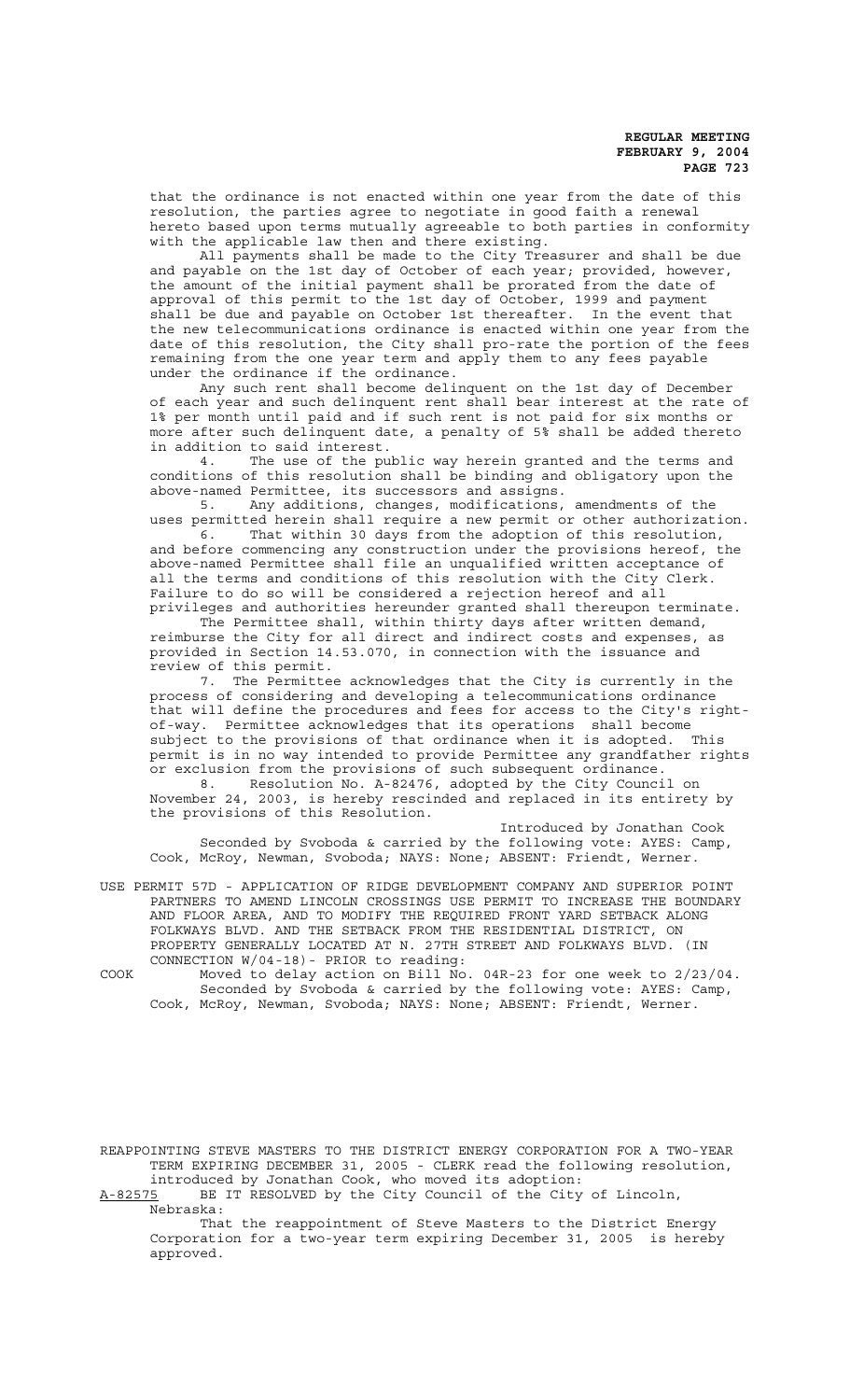Introduced by Jonathan Cook Seconded by Svoboda & carried by the following vote: AYES: Camp, Cook, McRoy, Newman, Svoboda; NAYS: None; ABSENT: Friendt, Werner.

SETTING THE HEARING DATE OF MONDAY, MARCH 1, 2004 AT 1:30 P.M. FOR APP. OF 1339 "O" STREET INC. DBA "BROTHERS EST 1967" FOR A CLASS "C" LIQUOR LICENSE AT 1339 O STREET - CLERK read the following resolution, introduced by Jonathan Cook, who moved its adoption:

A-82576 BE IT RESOLVED by the City Council, of the City of Lincoln, that a hearing date is hereby set for Mon., March 1, 2004, at 1:30 p.m. or as soon thereafter as possible in the City Council Chambers, County-City Building, 555 S. 10<sup>th</sup> St., Lincoln, Nem, for the App. of 1339 O Street, Inc. dba "Brothers Est.1967" for a Class "C" liquor license at 1339 O Street.

If the Police Dept. is unable to complete the investigation by said time, a new hearing date will be set.

Introduced by Jonathan Cook Seconded by Svoboda & carried by the following vote: AYES: Camp, Cook, McRoy, Newman, Svoboda; NAYS: None; ABSENT: Friendt, Werner.

SETTING THE HEARING DATE OF MONDAY, MARCH 1, 2004 AT 1:30 P.M. FOR ZKZ INC. DBA "THE OFFICE" FOR A CLASS "I"LIQUOR LICENSE AT 640 W PROSPECTOR, SUITE #200 - CLERK read the following resolution, introduced by Jonathan Cook, who moved its adoption:

A-82577 BE IT RESOLVED by the City Council, of the City of Lincoln, that a hearing date is hereby set for Mon., March 1, 2004, at 1:30 p.m. or as soon thereafter as possible in the City Council Chambers, County-City Building, 555 S. 10<sup>th</sup> St., Lincoln, NE, for the App. of ZKZ, Inc. dba "The Office" for a Class "I" liquor License at 640 W. Prospector, Suite #200.

If the Police Dept. is unable to complete the investigation by said time, a new hearing date will be set.

Introduced by Jonathan Cook Seconded by Svoboda & carried by the following vote: AYES: Camp, Cook, McRoy, Newman, Svoboda; NAYS: None; ABSENT: Friendt, Werner.

SETTING THE HEARING DATE OF MONDAY, MARCH 1, 2004 AT 1:30 P.M. FOR APP. OF ALTA VISTA LLC DBA "DISH BISTRO & BAR" FOR A CLASS "C" LIQUOR LICENSE AT 1100 O STREET - CLERK read the following resolution, introduced by Jonathan Cook, who moved its adoption:

A-82578 BE IT RESOLVED by the City Council, of the City of Lincoln, that a hearing date is hereby set for Mon., March 1 2004, at 1:30 p.m. or as soon thereafter as possible in the City Council Chambers, County-City Building, 555 S. 10<sup>th</sup> St., Lincoln, NE, for the App. of Alta Vista LLC dba DISH Bistro & Bar for a Class "C" liquor License at 1000 O Street. If the Police Dept. is unable to complete the investigation by said time, a new hearing date will be set.

Introduced by Jonathan Cook Seconded by Svoboda & carried by the following vote: AYES: Camp, Cook, McRoy, Newman, Svoboda; NAYS: None; ABSENT: Friendt, Werner.

USE PERMIT 33C - APPLICATION OF GALLUP, INC. TO ADD TWO LOTS TO BOUNDARIES OF AN EXISTING USE PERMIT FOR CONSTRUCTION OF AN OFFICE BUILDING ON PROPERTY GENERALLY LOCATED AT HAVERFORD DRIVE AND L STREET. (In connection w/04-16) - CLERK read the following resolution, introduced by Jonathan Cook for Terry Werner who was absent, who moved its adoption:

A-82580 WHEREAS, Gallup, Inc. has submitted an application in accordance with Section 27.27.080 of the Lincoln Municipal Code designated as Use Permit No. 33C for authority to add two lots to an existing use permit for construction of an office building, on property generally located at Haverford Drive and L Street, and legally described to wit: Lots 1-4 and Lot 7, Executive Center 1st Addition, located in the Northeast Quarter of Section 29, Township 10 North, Range 7 East of the 6th P.M.,

Lancaster County, Nebraska; WHEREAS, the real property adjacent to the area included within

the site plan for this office building will not be adversely affected; and

WHEREAS, said site plan together with the terms and conditions hereinafter set forth are consistent with the intent and purpose of Title 27 of the Lincoln Municipal Code to promote the public health, safety, and general welfare.

NOW, THEREFORE, BE IT RESOLVED by the City Council of the City of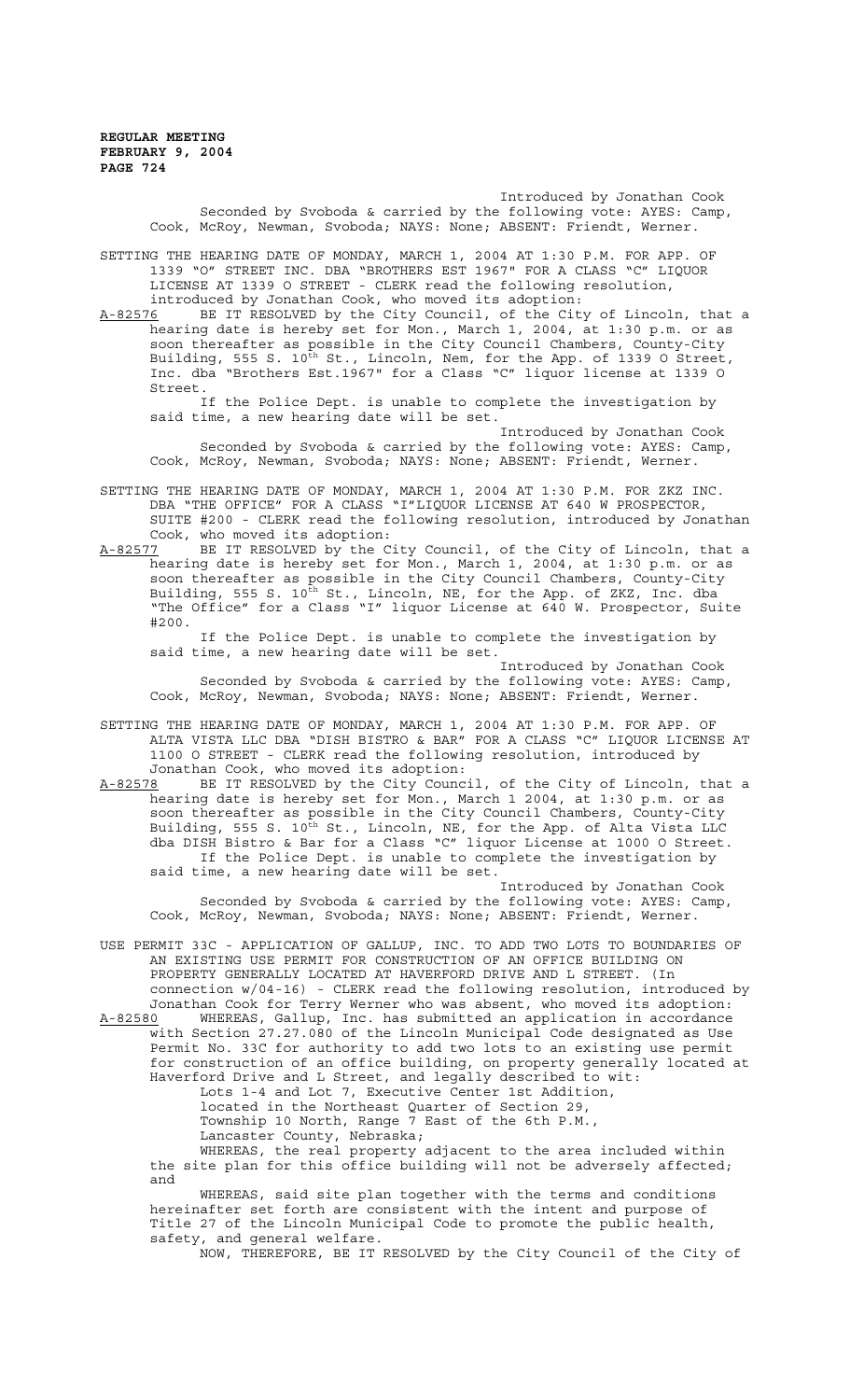Lincoln, Nebraska:

That the application of Gallup, Inc., hereinafter referred to as "Permittee", to add two lots to an existing use permit for construction of an office building on the property legally described above be and the same is hereby granted under the provisions of Section 27.27.080 of the Lincoln Municipal Code upon condition that construction and operation of said office building be in strict compliance with said application, the site plan, and the following additional express terms, conditions, and

requirements:<br>1. T This permit approves 155,000 square feet of commercial floor area in five buildings.

- 2. The office building for Phase 9 shall:
	- a. Be limited to one story.<br>b. Have an exterior of prim Have an exterior of primarily brick.
		-
	- c. Have a typical residential style pitched roof. d. Have windows and doors oriented towards Haverford Drive and L Street.
	- e. Have a setback of 30' along Haverford Drive.

f. Take access only from the east, off of the existing driveway onto L Street.

- 3. Before receiving building permits: a. The Permittee must submit an acceptable revised final
	- plan and seven copies. b. The construction plans must conform to the approved plans.

4. Before occupying the office buildings in Phases 6 and 9, all development and construction must conform to the approved plans.

5. All privately-owned improvements, including landscaping, must be permanently maintained by the Permittee.

6. The site plan approved by this Permit shall be the basis for all interpretations of setbacks, yards, locations of buildings, location of parking and circulation elements, and similar matters.

The terms, conditions, and requirements of this resolution shall be binding and obligatory upon the Permittee, its successors and assigns. The building official shall report violations to the City Council which may revoke this use permit or take such other action as may be necessary to gain compliance.

8. The Permittee shall sign and return the City's letter of acceptance to the City Clerk within 30 days following approval of this use permit, provided, however, said 30-day period may be extended up to six months by administrative amendment. The City Clerk shall file a copy of the resolution approving this use permit and the letter of acceptance with the Register of Deeds, filing fees therefor to be paid in advance by the Permittee.

9. The site plan as approved with this resolution voids and supersedes all previously approved site plans; however, all resolutions approving previous permits remain in force unless specifically amended by this resolution.

Introduced by Terry Werner Seconded by Svoboda & carried by the following vote: AYES: Camp, Cook, McRoy, Newman, Svoboda; NAYS: None; ABSENT: Friendt, Werner.

# **PETITIONS & COMMUNICATIONS**

SETTING A HEARING DATE OF MONDAY, MARCH 1, 2004, AT 1:30 P.M. ON THE APPEAL OF IMPACT FEE DETERMINATION BY KELVIN KORVER FOR PROPERTY LOCATED AT SOUTH 91<sup>ST</sup> STREET AND HIGHWAY 2, LOTS 108 AND 109, I. T. LOCATED IN SECTION 23, TOWNSHIP 9 NORTH, RANGE 7 EAST OF THE 6TH P.M., LANCASTER COUNTY, NEBRASKA - CLERK requested a motion to approve the hearing date of Monday, March 1, 2004 at 1:30 p.m.

COOK So moved.

Seconded by Svoboda & carried by the following vote: AYES: Camp, Cook, McRoy, Newman, Svoboda; NAYS: None; ABSENT: Friendt, Werner.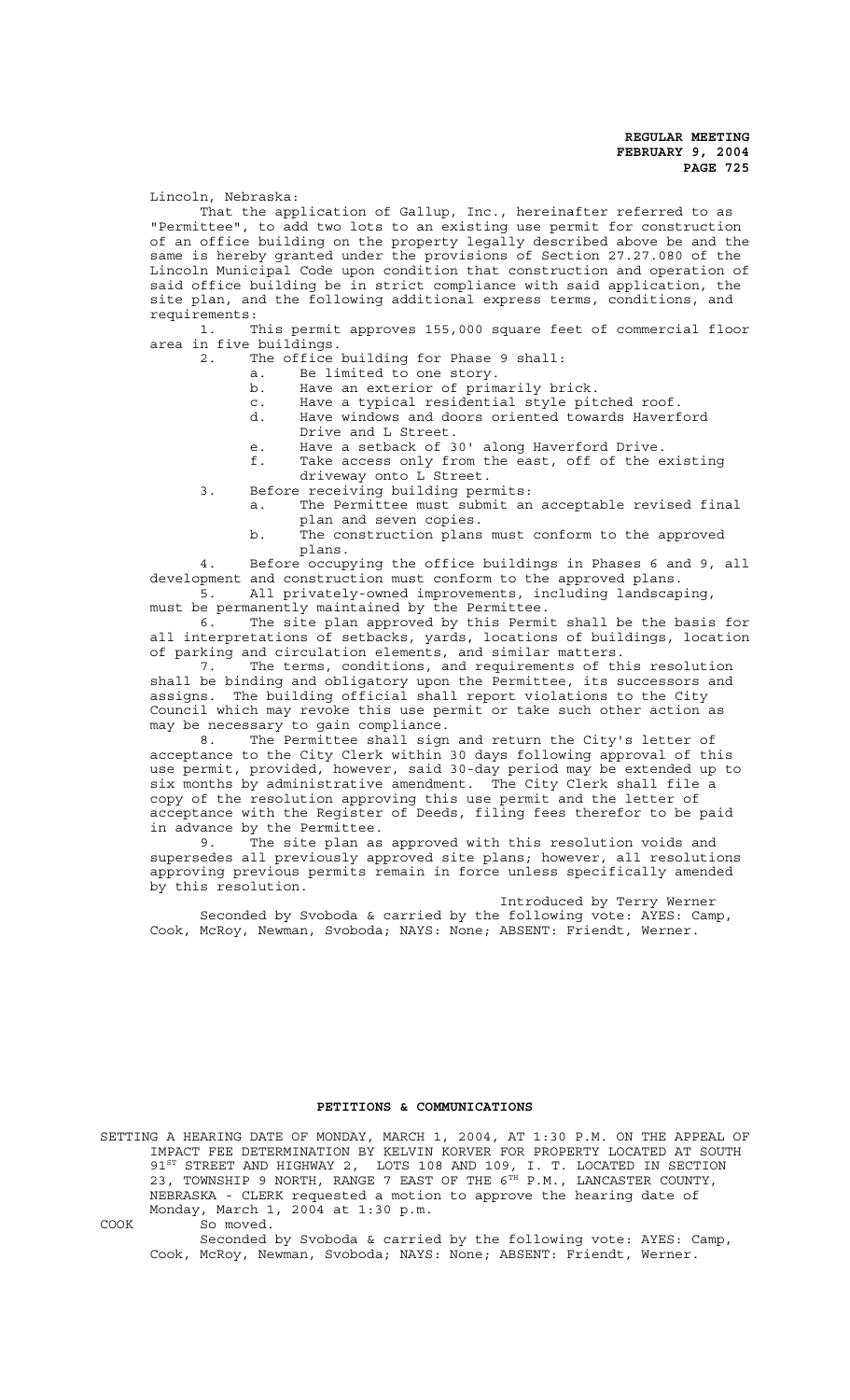THE FOLLOWING WERE REFERRED TO PLANNING DEPT: Change of Zone 04001 - App of Director of Planning to amend the Zoning Ordinance relating to impact fee for Low Income Housing. Change of Zone 04004 - App. of Brian C. & Kym N. Pinkerton from R-3

to 0-2 for property at 4301 South 84<sup>th</sup> Street.

Special Permit No. 2045 - App. of Hartland Homes, Inc. to waive the preliminary plat process, to allow for transferring sanitary sewer from one basin to another and to allow running sanitary sewer opposite street grades in the Hartland's Cardinal Heights 2nd Addition C.U.P. Special Permit No. 04005 - App. of West Point, LLC for additional parking with a total of 94 stalls at 5401 Saylor Street.

## **REPORTS OF CITY OFFICERS**

- CLERK'S LETTER AND MAYOR'S APPROVAL OF ORDINANCES AND RESOLUTIONS PASSED BY COUNCIL ON FEBRUARY 2, 2004 - CLERK presented said report which was placed on file in the Office of the City Clerk.
- APPROVING THE DISTRIBUTION OF FUNDS REPRESENTING INTEREST EARNINGS ON SHORT-TERM INVESTMENTS OF IDLE FUNDS DURING THE MONTH ENDED DECEMBER, 2003 - CLERK read the following resolution, introduced by Jonathan Cook, who moved its adoption:
- A-82579 BE IT RESOLVED by the City Council of the City of Lincoln, Nebraska:

That during the month ended December 31, 2003, \$472,204.83 was earned from the investments of "IDLE FUNDS". The same is hereby distributed to the various funds on a pro-rata basis using the balance of each fund and allocating a portion of the interest on the ratio that such balance bears to the total of all fund balances.

Introduced by Jonathan Cook Seconded by Svoboda & carried by the following vote: AYES: Camp, Cook, McRoy, Newman, Svoboda; NAYS: None; ABSENT: Friendt, Werner.

- LINCOLN WATER & WASTEWATER RECAPITULATION OF DAILY CASH RECEIPTS FOR JANUARY 2004 - CLERK presented said report which was placed on file in the Office of the City Clerk. **(8-71)**
- REPORT FROM CITY TREASURER OF FRANCHISE TAX FOR THE QUARTER ENDING DECEMBER 31, 2003 FROM TIME WARNER CABLE - CLERK presented said report which was placed on file in the Office of the City Clerk. **(41-2518A)**
- REPORT FROM CITY TREASURER OF TELECOMMUNICATIONS OCC. TAX FOR OCT AND NOV., 2003: SHAFFER COMM.; DEC, 2003: BELL ATLANTIC, SHAFFER COMM., ALLTEL COMM. OF NEBRASKA, ALLTEL NEBRASKA INC.; Jan. to Dec., 2003: Talk America; Oct.-Dec., 2003: IDT Corp., GE Business Prod. Solutions, American Farm Bureau, Winstar, Who's Calling, Opex, Comtech 21; Dec., 2003: Alyon Techn., Qwest, Netifice, Virgin Mobile USA, Verizon Select, Trans Nat'l., Voicecom, OnStar Corp., Telenational, Global Crossing, Primus, Tracfone, McLeodUSA, Cincinnati Bell Any Distance, PMG, ACN, Network Billing Systems, OCMC, IBM Global, T-Netix, United Systems Access, Quantum Shift, Star Number, Intellicall Operator, XO Long Distance, Enhanced, AT&T of Midwest, Nebraska Tech. & Telecomm., Touch America, Cricket, Guaranteed Phone Service, Telco Dev., AmeriVision, Norstan Network, MCI WorldCom Network, Buyers United, Working Assets, C III Comm. - CLERK presented said report which was placed on file in the Office of the City Clerk. **(20)**

# ORDINANCES - 1<sup>ST</sup> READING

AMENDING TITLE 12 OF THE LINCOLN MUNICIPAL CODE RELATING TO PARKS BY ADDING A NEW CHAPTER 12.22, ENHANCED MEDIAN ROUNDABOUT AND CUL-DE-SAC CENTER ISLAND LANDSCAPING, TO PROVIDE CONDITIONS FOR THE PLACEMENT OF ENHANCED LANDSCAPING IN MEDIAN ROUNDABOUT AND CUL-DE-SAC CENTER ISLAND AREA BY AN ABUTTING PROPERTY OWNER - CLERK read an ordinance, introduced by Jonathan Cook, amending Title 12 of the Lincoln Municipal Code relating to Parks by adding a new Chapter 12.22, Enhanced Median, Roundabout, and Cul-de-sac Center Island Landscaping, to provide conditions for the placement of enhanced landscaping in median, roundabout, and cul-de-sac center island areas by an abutting property owner, the first time.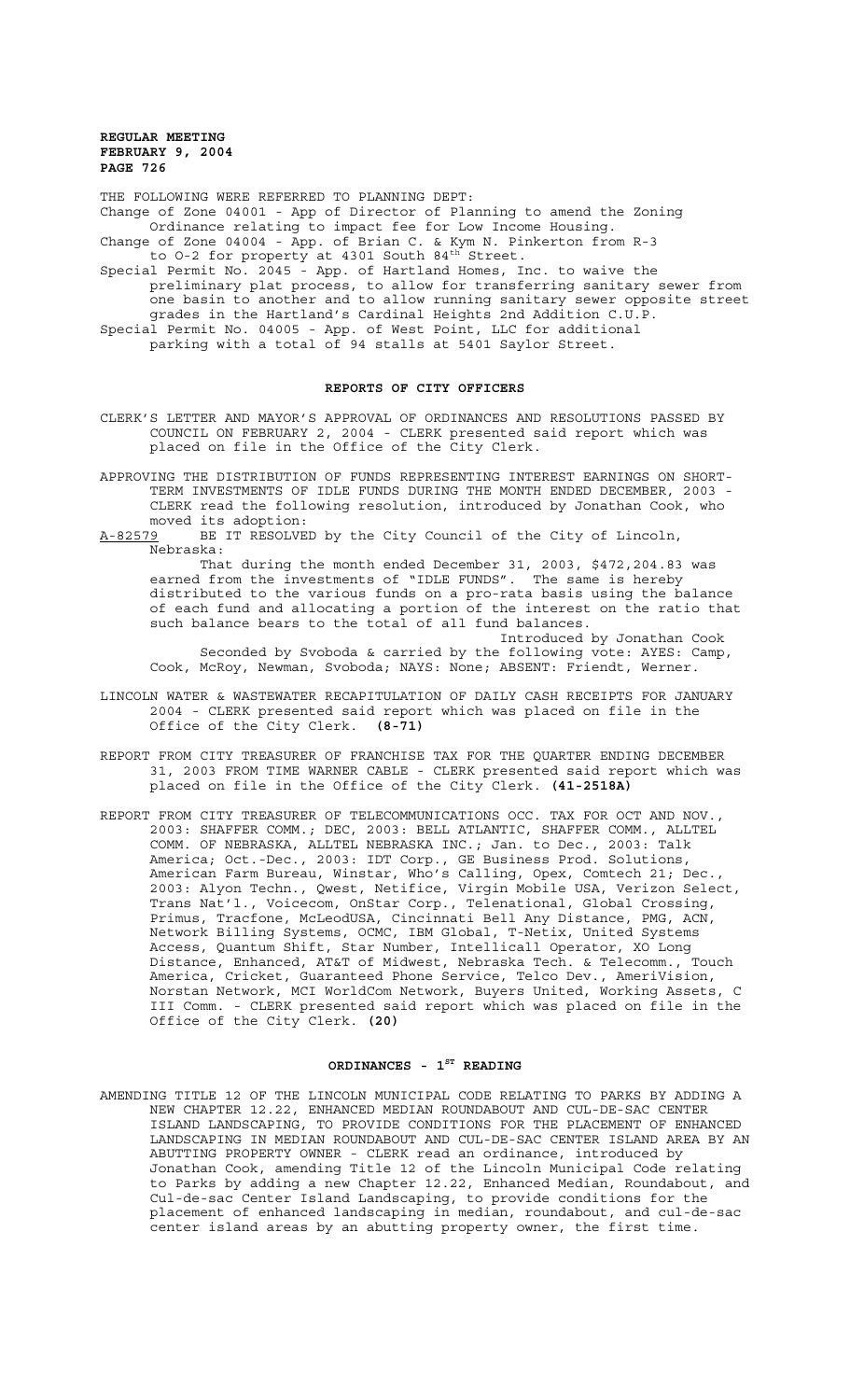- APPROVING THE AGREEMENT FOR ATTACHING ANTENNAS TO CITY TOWER AND OTHER APPURTENANCES BETWEEN THE CITY AND U.S. CELLULAR FOR THE PLACEMENT OF ANTENNAS FOR TELECOMMUNICATION USES ON THE TOWER GENERALLY LOCATED AT SOUTH 84TH AND SOUTH STREET - CLERK read an ordinance, introduced by Jonathan Cook, whereas, the City of Lincoln owns a tower on Lincoln Water System property, generally located at South 84 $^{\rm th}$  and South, which is generally used for telecommunication uses and associated ground space, the first time.
- AMENDING TITLE 2 OF THE LINCOLN MUNICIPAL CODE BY CREATING A NEW CHAPTER 2.81 TO PROVIDE FOR LIVING WAGE OF AT LEAST 110% OF THE FEDERAL POVERTY GUIDELINE FOR A FAMILY OF FOUR, OR 100% OF THE FEDERAL POVERTY GUIDELINE IF DESCRIBED HEALTH INSURANCE BENEFITS ARE PAID BY THE EMPLOYER, TO BE ADJUSTED JULY 1 OF EACH YEAR HEREAFTER - CLERK read an ordinance, introduced by Terry Werner, amending Title 2 of the Lincoln Municipal Code relating to Officers Departments and Personnel by creating a new Chapter 2.81 to provide for a Living Wage of at least 110% of the federal poverty guideline for a family of our, or 100% of the federal poverty guideline if described health insurance benefits are paid by the employer, and mandating adjustments July 1 of each year hereafter, the first time.
- AMENDING CHAPTER 3.20 OF THE LINCOLN MUNICIPAL CODE RELATING TO STREET IMPROVEMENT VEHICLE TAX TO CREATE THE RESIDENTIAL REHABILITATION FUND TO BE USED ONLY FOR THE PURPOSE OF REHABILITATING EXISTING RESIDENTIAL STREETS - CLERK read an ordinance, introduced by Jonathan Cook, amending Chapter 3.20 of the Lincoln Municipal Code relating to Street Improvement Vehicle Tax by adding a new section numbered 3.20.025 to add a definition for "rehabilitation"; adding a new section numbered 3.20.045 to add a definition for "residential street"; and amending Section 3.20.220 to create the "Residential Rehabilitation Fund" to be used only for the purpose of rehabilitating existing residential streets; and repealing Section 3.20.220 of the Lincoln Municipal Code as hitherto existing, the first time.

# ORDINANCES - 3RD READING

CHANGE OF ZONE 3431 - AMENDING TITLE 27 OF THE LINCOLN MUNICIPAL CODE BY AMENDING SECTION 27.03.470 TO INCLUDE "MEDICAL TESTING LABORATORY" IN THE DEFINITION OF "OFFICE BUILDING"; AMENDING SECTIONS 27.27.030, 27.28.040, AND 27.37.020, TO ELIMINATE MEDICAL TESTING LABORATORIES AS A PERMITTED USE OR SPECIAL PERMIT USE IN THE O-3 OFFICE PARK DISTRICT, R-T RESIDENTIAL TRANSITION DISTRICT, AND B-5 PLANNED REGIONAL BUSINESS DISTRICT, RESPECTIVELY; AND AMENDING SECTION 27.63.390 TO ELIMINATE MEDICAL TESTING LABORATORIES AS A SPECIAL PERMITTED USE IN THE O-3 ZONING DISTRICT - CLERK read an ordinance, introduced by Ken Svoboda, amending Title 27 of the Lincoln Municipal Code, the Zoning Ordinance of the City of Lincoln, by amending Section 27.03.470 to include "medical testing laboratory" in the definition of "office building"; amending Sections 27.27.030, 27.28.040, and 27.37.020 to eliminate medical testing laboratories as a permitted use or special permit use in the O-3 Office Park District, R-T Residential Transition District, and B-5 Planned Regional Business District, respectively; amending Section

27.63.390 to eliminate medical testing laboratories as a special permitted use in the O-3 zoning district; and repealing Sections 27.03.470, 27.27.030, 27.28.040, 27.37.020,and 27.63.390 of the Lincoln Municipal Code as hitherto existing, the third time. SVOBODA Moved to pass the ordinance as read.

Seconded by Cook & carried by the following vote: AYES: Camp, Cook, McRoy, Newman, Svoboda; NAYS: None; ABSENT: Friendt, Werner. The ordinance, being numbered **#18301**, is recorded in Ordinance Book , Page

CHANGE OF ZONE 3432 - APPLICATION OF YASUFUKU USA, INC. FOR A CHANGE OF ZONE FROM H-3 HIGHWAY COMMERCIAL DISTRICT TO I-2 INDUSTRIAL PARK DISTRICT ON PROPERTY GENERALLY LOCATED AT N.W. 12TH STREET AND WEST BOND CIRCLE - CLERK read an ordinance, introduced by Ken Svoboda, amending the Lincoln Zoning District Maps attached to and made a part of Title 27 of the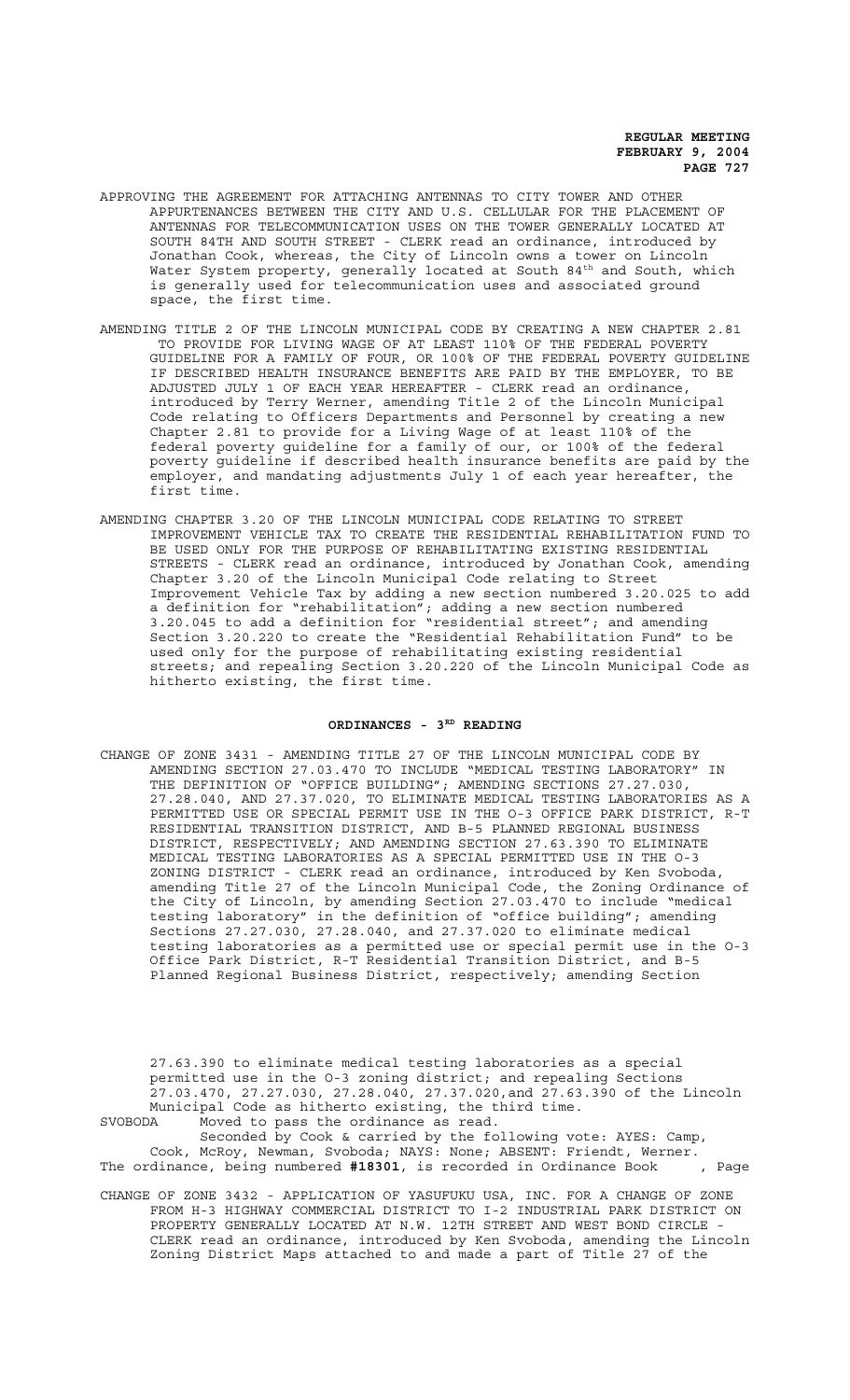Lincoln Municipal Code, as provided by Section 27.05.020 of the Lincoln Municipal Code, by charging the boundaries of the districts established and shown thereon, the third time.<br>SVOBODA Moved to pass the ordinance

Moved to pass the ordinance as read. Seconded by Cook & carried by the following vote: AYES: Camp, Cook, McRoy, Newman, Svoboda; NAYS: None; ABSENT: Friendt, Werner. The ordinance, being numbered **#18302** is recorded in Ordinance Book , Page

CHANGE OF ZONE 3433 - APPLICATION OF GALLUP, INC. FOR A CHANGE OF ZONE FROM R-4 RESIDENTIAL DISTRICT TO O-3 OFFICE PARK DISTRICT, ON PROPERTY GENERALLY LOCATED AT HAVERFORD DRIVE AND L STREET (In connection w/04R-17)- CLERK read an ordinance, introduced by Ken Svoboda, amending the Lincoln Zoning District Maps attached to and made a part of Title 27 of the Lincoln Municipal Code, as provided by Section 27.05.020 of the Lincoln Municipal Code, by changing the boundaries of the districts established and shown thereon, the third time.

SVOBODA Moved to pass the ordinance as read.

Seconded by Cook & carried by the following vote: AYES: Camp, Cook, McRoy, Newman, Svoboda; NAYS: None; ABSENT: Friendt, Werner. The ordinance, being numbered **#18303** is recorded in Ordinance Book , Page

ADOPTED THE SUPPLEMENTS TO THE LINCOLN MUNICIPAL CODE DATED JUNE, 2003 AND DECEMBER 2003 AS PART OF THE OFFICIAL LINCOLN MUNICIPAL CODE - CLERK read an ordinance, introduced by Ken Svoboda, adopting the supplements to the Lincoln Municipal Code dated June, 2003; and December 2003 as part of the official Lincoln Municipal Code, the third time.<br>SVOBODA Moved to pass the ordinance as read. SVOBODA Moved to pass the ordinance as read.

Seconded by Cook & carried by the following vote: AYES: Camp, Cook, McRoy, Newman, Svoboda; NAYS: None; ABSENT: Friendt, Werner. The ordinance, being numbered **#18304**, is recorded in Ordinance Book , Page

#### **MISCELLANEOUS BUSINESS**

#### **PENDING -**

SVOBODA Moved to extend the Pending List to February 23, 2004. Seconded by Cook & carried by the following vote: AYES: Camp, Cook, McRoy, Newman, Svoboda; NAYS: None; ABSENT: Friendt, Werner.

### **UPCOMING RESOLUTIONS -**

SVOBODA Moved to approve the resolutions to have Public Hearing on February 23, 2004. Seconded by Cook & carried by the following vote: AYES: Camp, Cook, McRoy, Newman, Svoboda; NAYS: None; ABSENT: Friendt, Werner.

#### **ADJOURNMENT 2:09 P.M.**

SVOBODA Moved to adjourn the City Council meeting of February 9, 2004. Seconded by Cook & carried by the following vote: AYES: Camp, Cook, McRoy, Newman, Svoboda; NAYS: None; ABSENT: Friendt, Werner. So ordered.

Joan E. Ross, CMC, City Clerk

Judy Roscoe, Senior Office Assistant